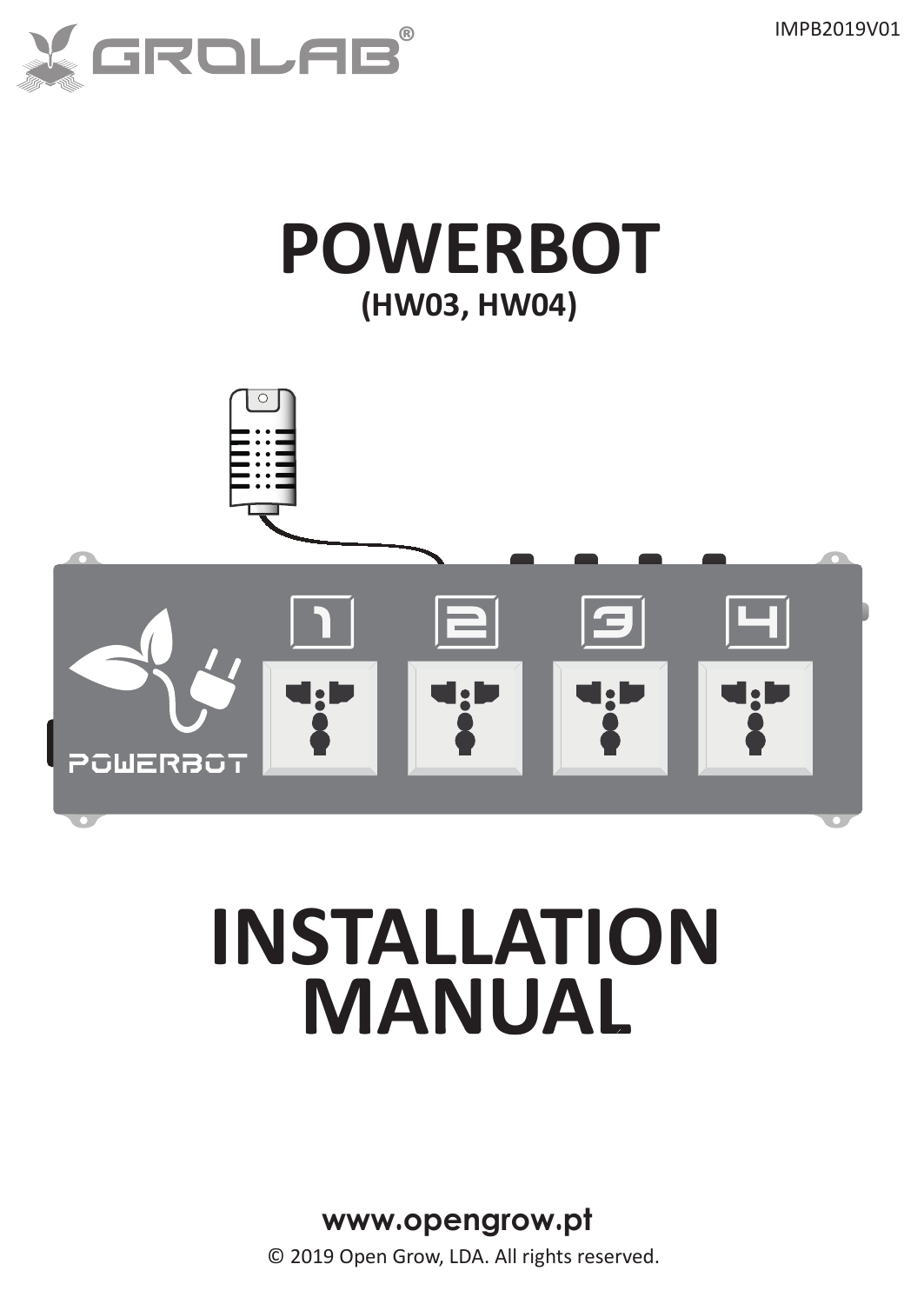

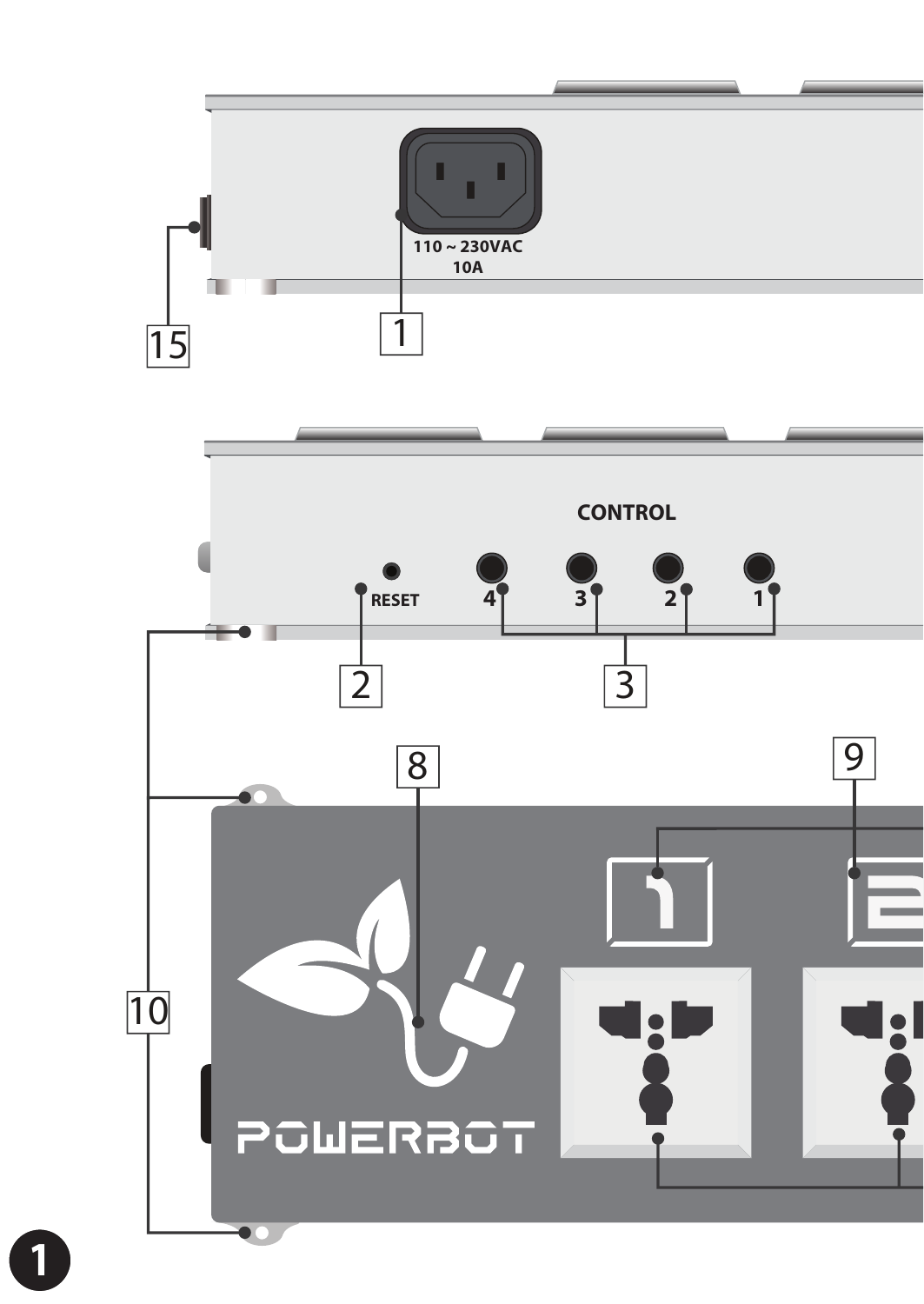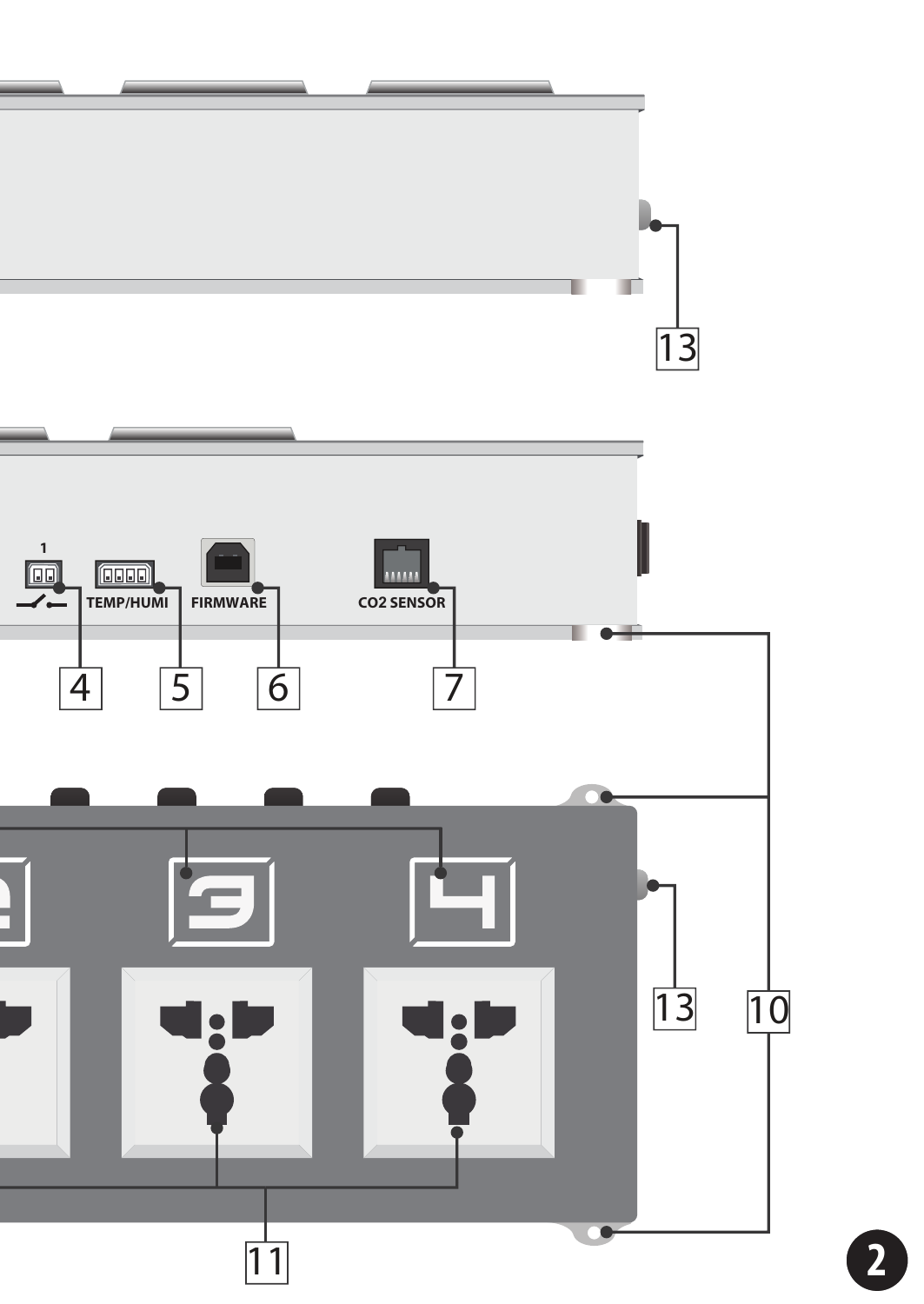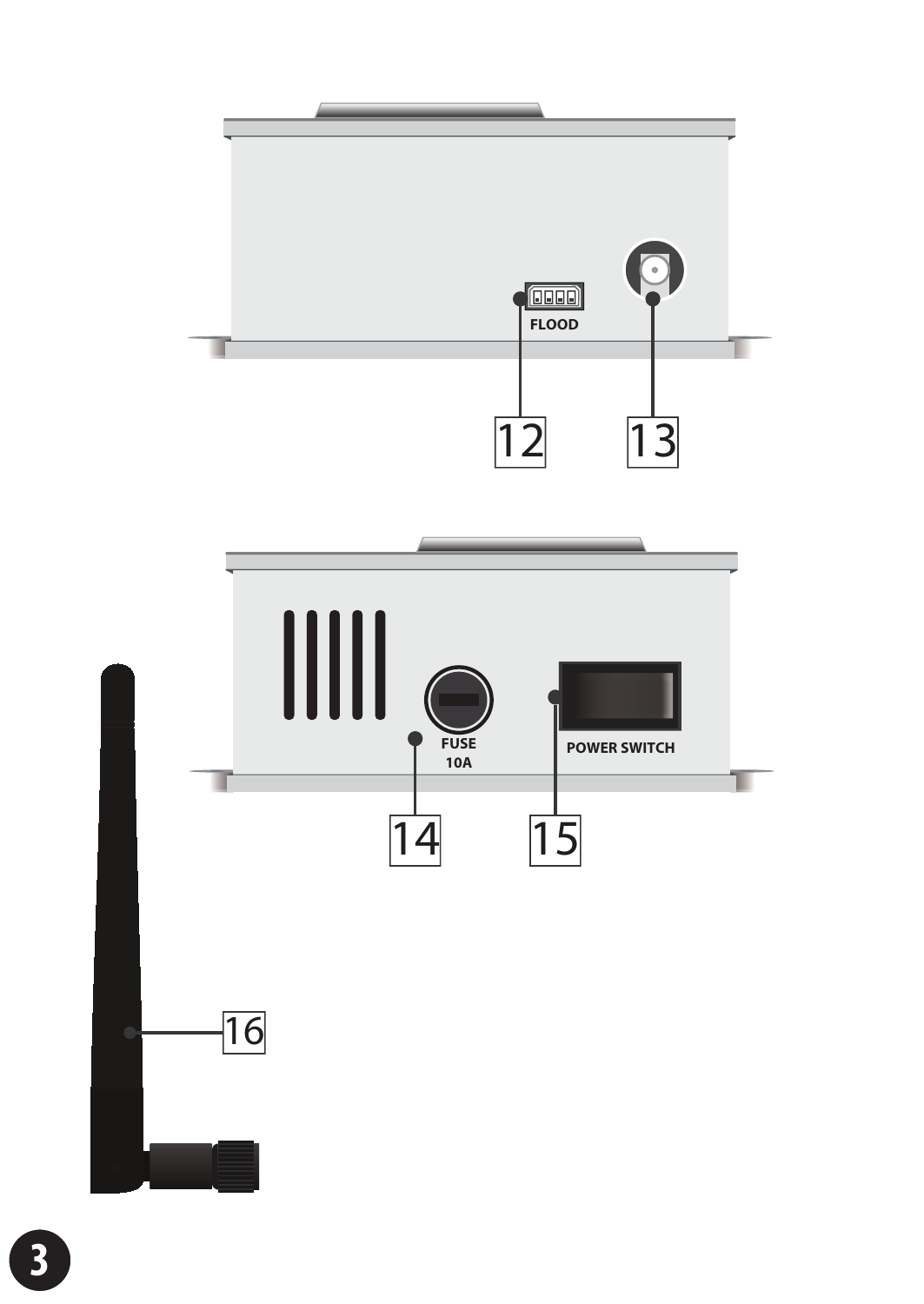

 $\overline{\mathcal{A}}$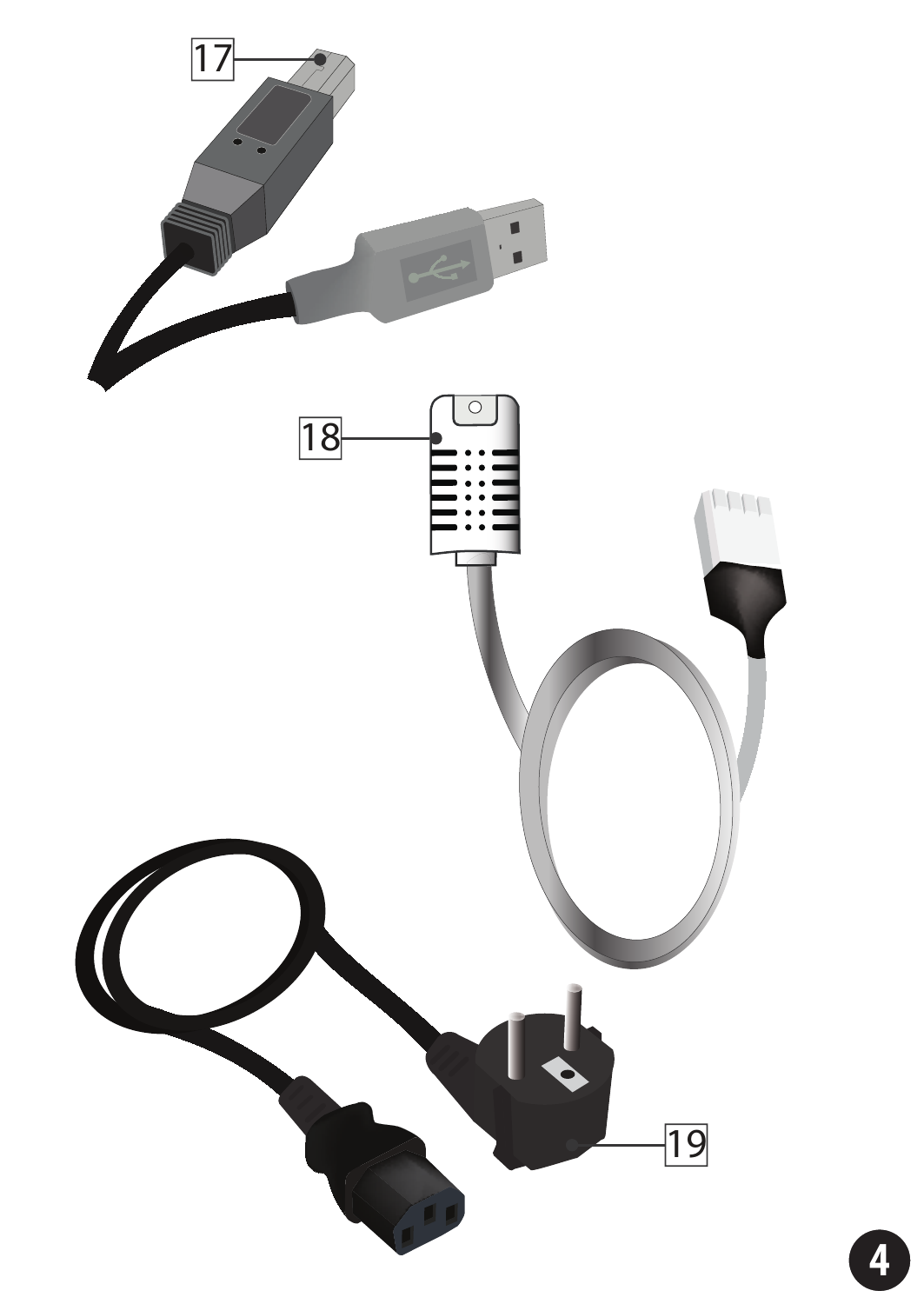

- 2 Module reset button
- Manual switch buttons
- $\overline{A}$  External switch input
- 5 Temperature & humidity sensor outlet
- Type-B USB outlet (for Firmware update)
- 7 Multi sensor connection outlet
- 8 Module status signal LED
- Output status signal LED
- 10 Brackets for wall-mounting
- Universal socket outlet
- 12 Flood detector outlet
- **B** RF antenna outlet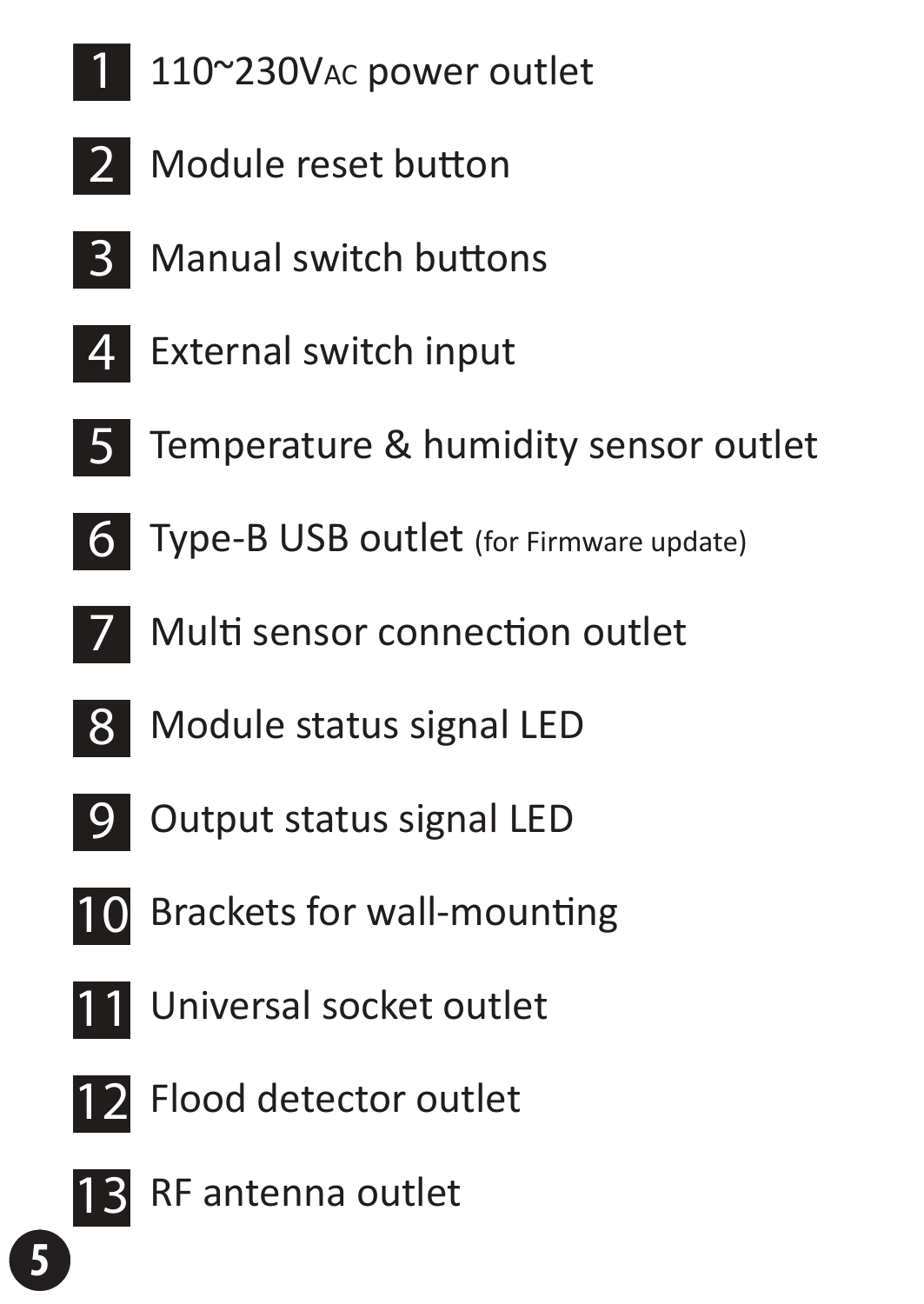

- Main power swtich 15
- 16 RF communications antenna 16
- Type-B USB (for Firmware update)
- 18 Temperature/humidity sensor <u>-</u> 18
- Power cord 110~230VAC 10A

#### INSTALLATION 19



#### Peripherals connection  $\geq$ P

Screw the communication antenna (16) into the module port (13). For correct communication, turn the antenna in order to position it vertically according to the direction of the module. m

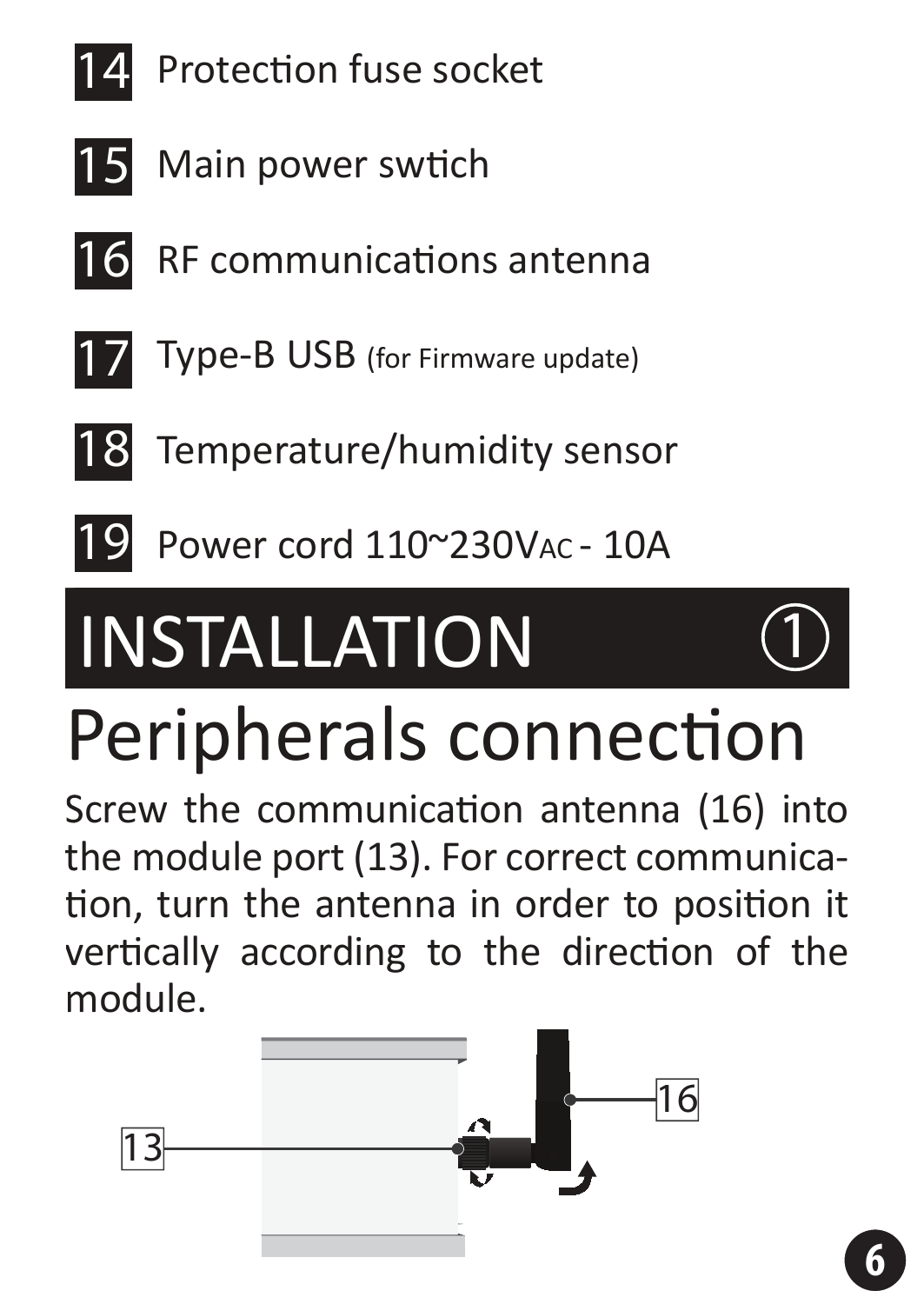Place the module on a firm surface, far from flood-prone areas. It is recommended that the module be mounted on a wall with the fixing holes on the upper part.

Once the module has been mounted, connect the power cable (19) to the module's power power outlet (1) and the other end to a 110~230VAc<br>outlet. outlet.

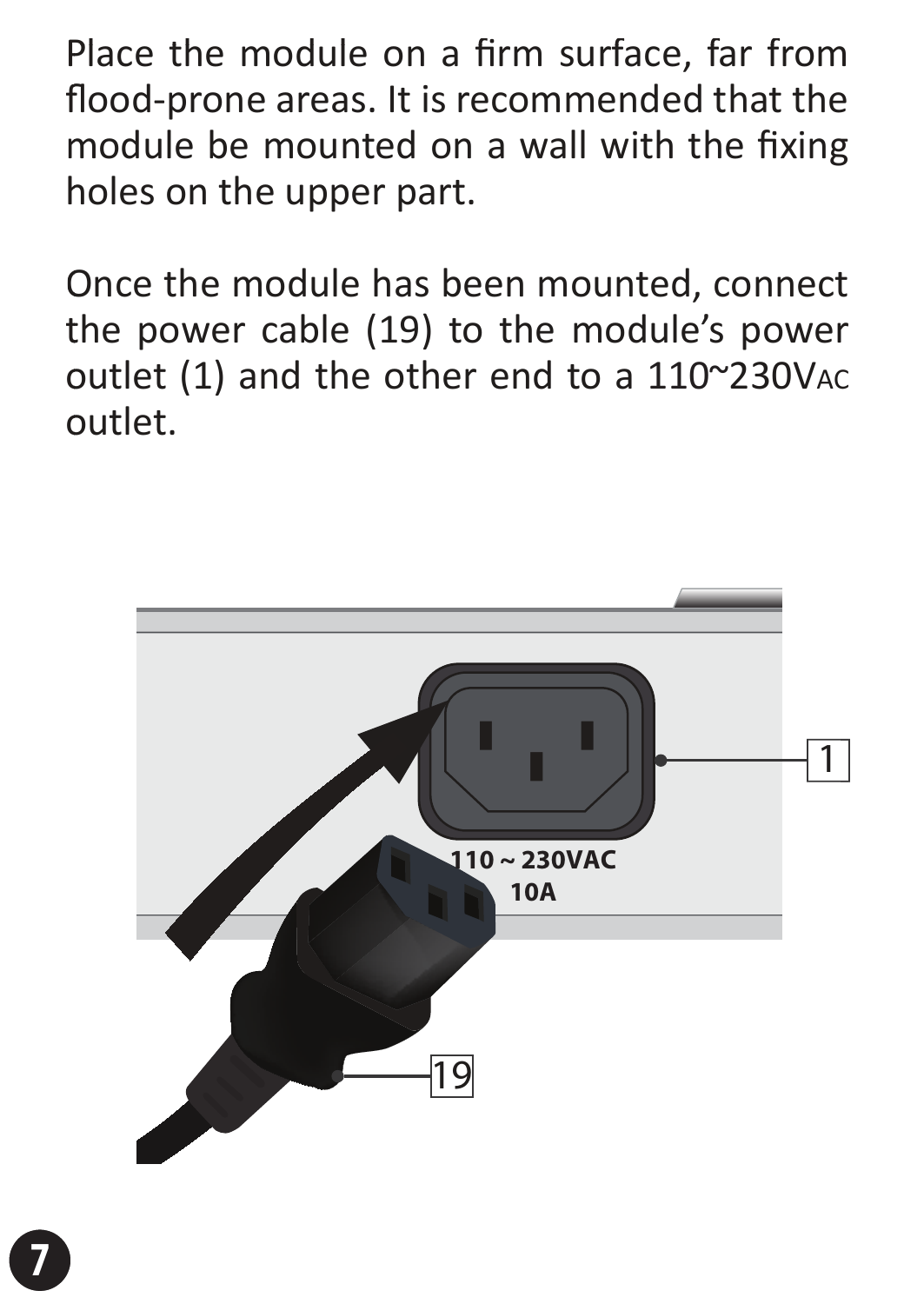Connect the temperature and humidity sensor (18) to the module's outlet (5). s



Place the sensor at the height of the plants where you could monitor the environmental state of the growing area correctly.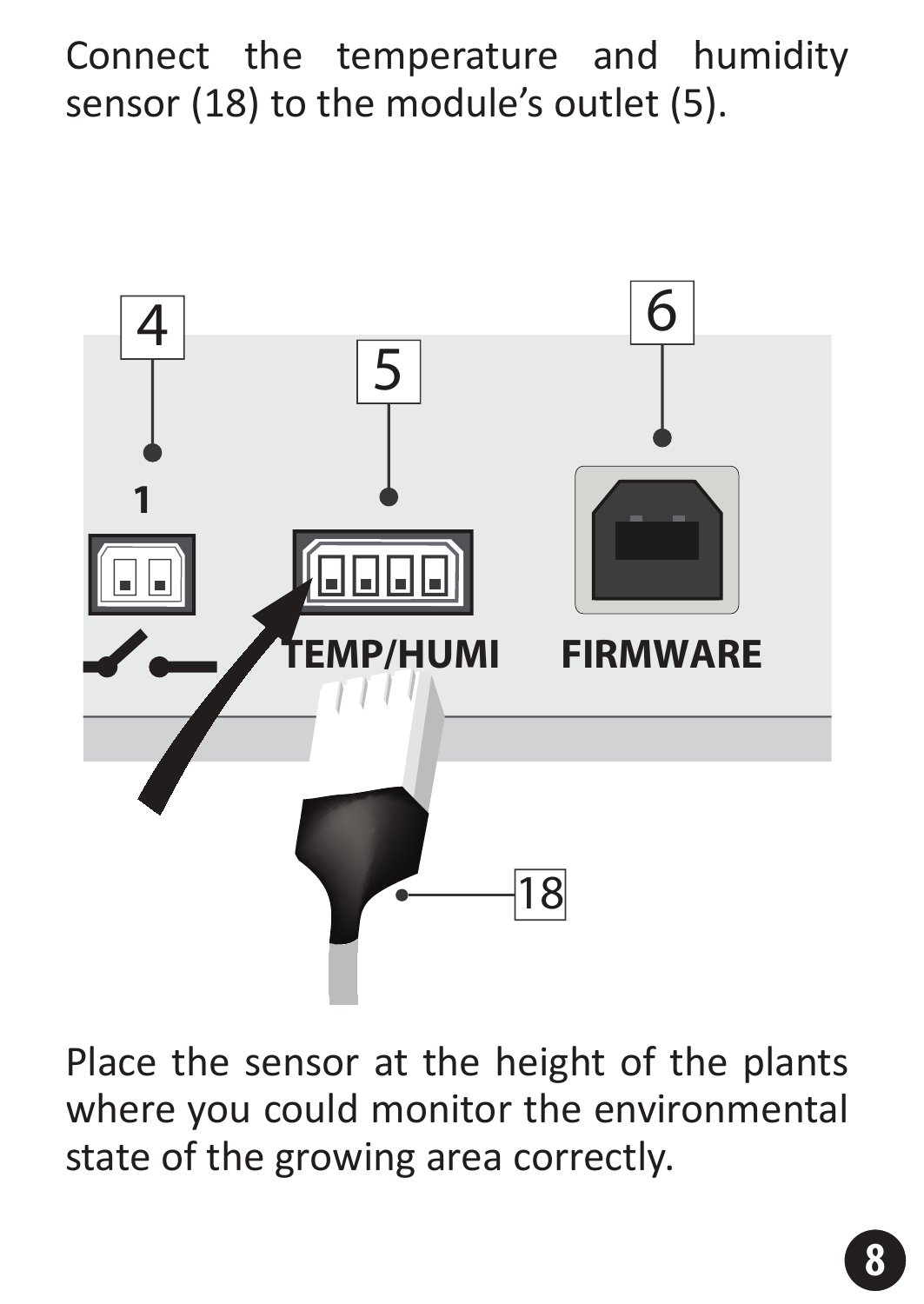**Never positon the sensor too close to a light source, wet it, or put it in high (90%~100%)**  humidity values for a long periods of time, **this can damage your sensor. t**



Connect your peripherals to the module's power outlets (11). Each outlet has a identificator and a LED displaying the output state (9). Each output is configurable via software, so you can plug any device to any outlet. s



If you connect multiple devices to one outlet, remember not to surpass the power limits, which is for each outlet and in total per module: m

**2300W (230vAC - EU) / 1100W (110vAC - USA)**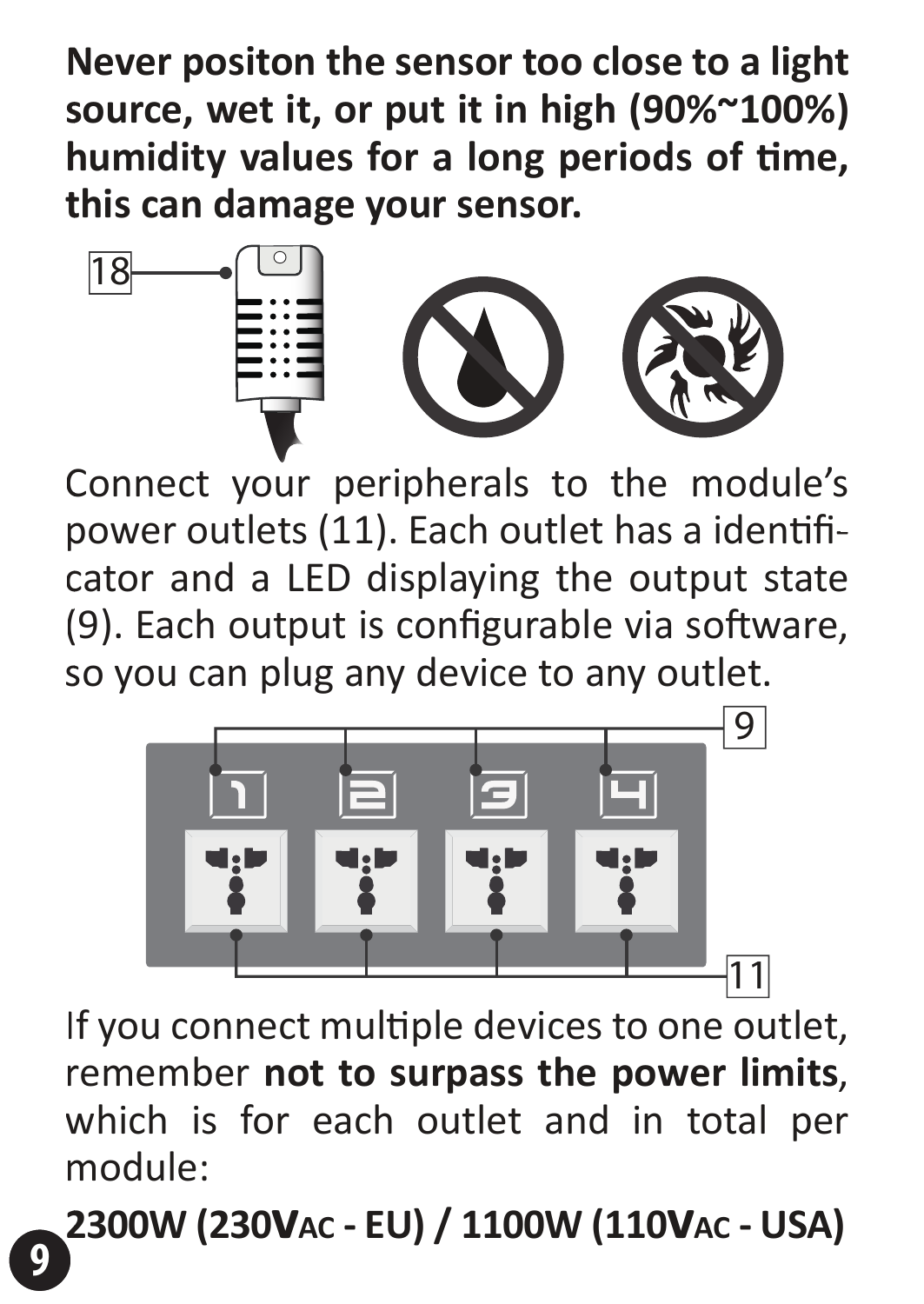For manual control, PowerBot includes four push buttons (3), which will enable/disable the respective outlet.



The figures (9) will light up independently, indicating at each moment which outlets are currently active.



**10**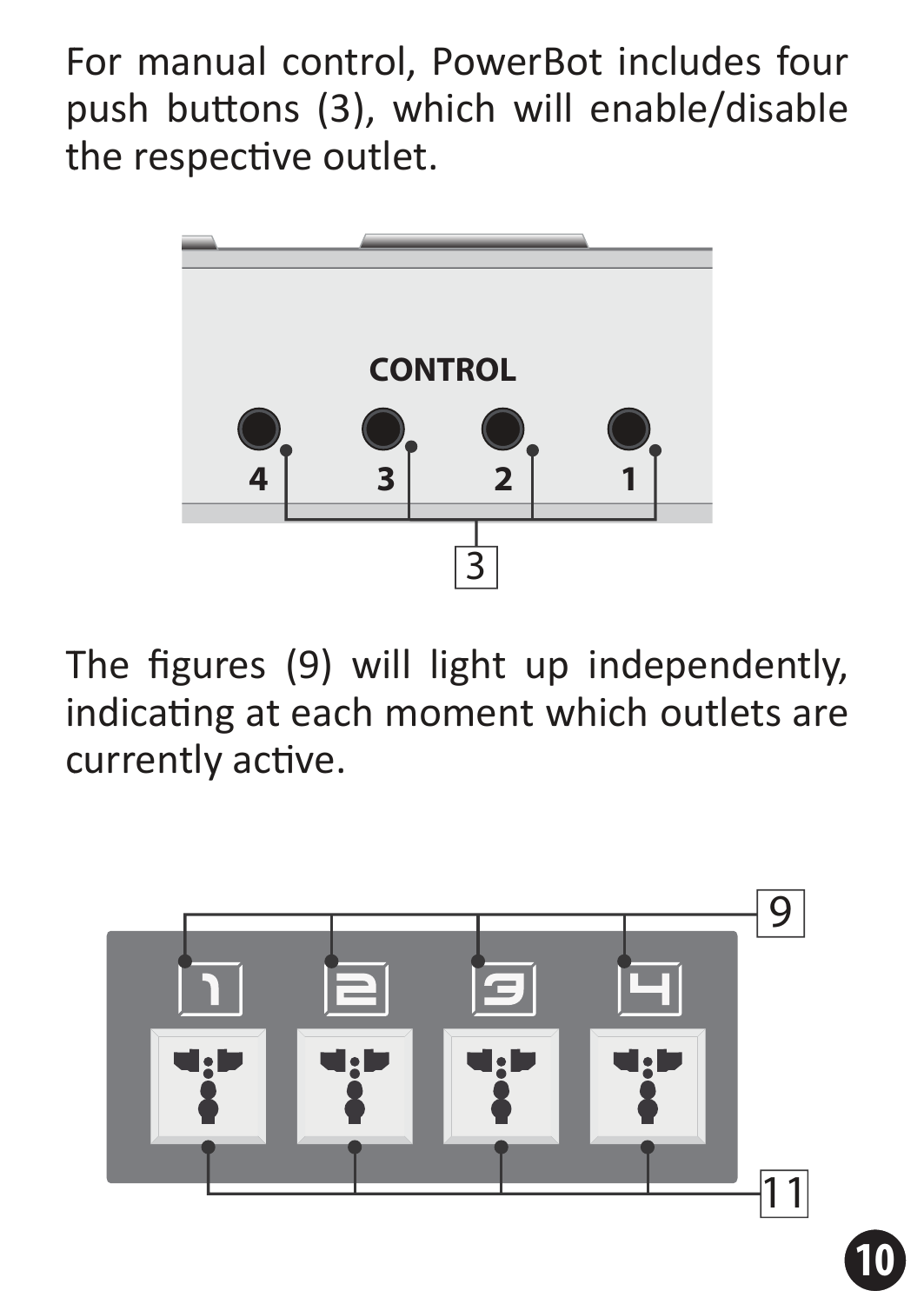# **MAINTENANCE**



## Fuse Replacement

**Turn off the main power switch (15), remove remove the module's power cord (19). Never handle handle the fuse holder while the module is connec-t ted to the power. t**

Push and turn the cover cap of the fuse holder counter-clockwise with the help of a turnscrew and remove the damaged fuse.



Replace the fuse with another with similar features: f

**10A 250VAC 3AB (EUROPE) 1 10A 125VAC 3AB (NORTH AMERICA) 1 11**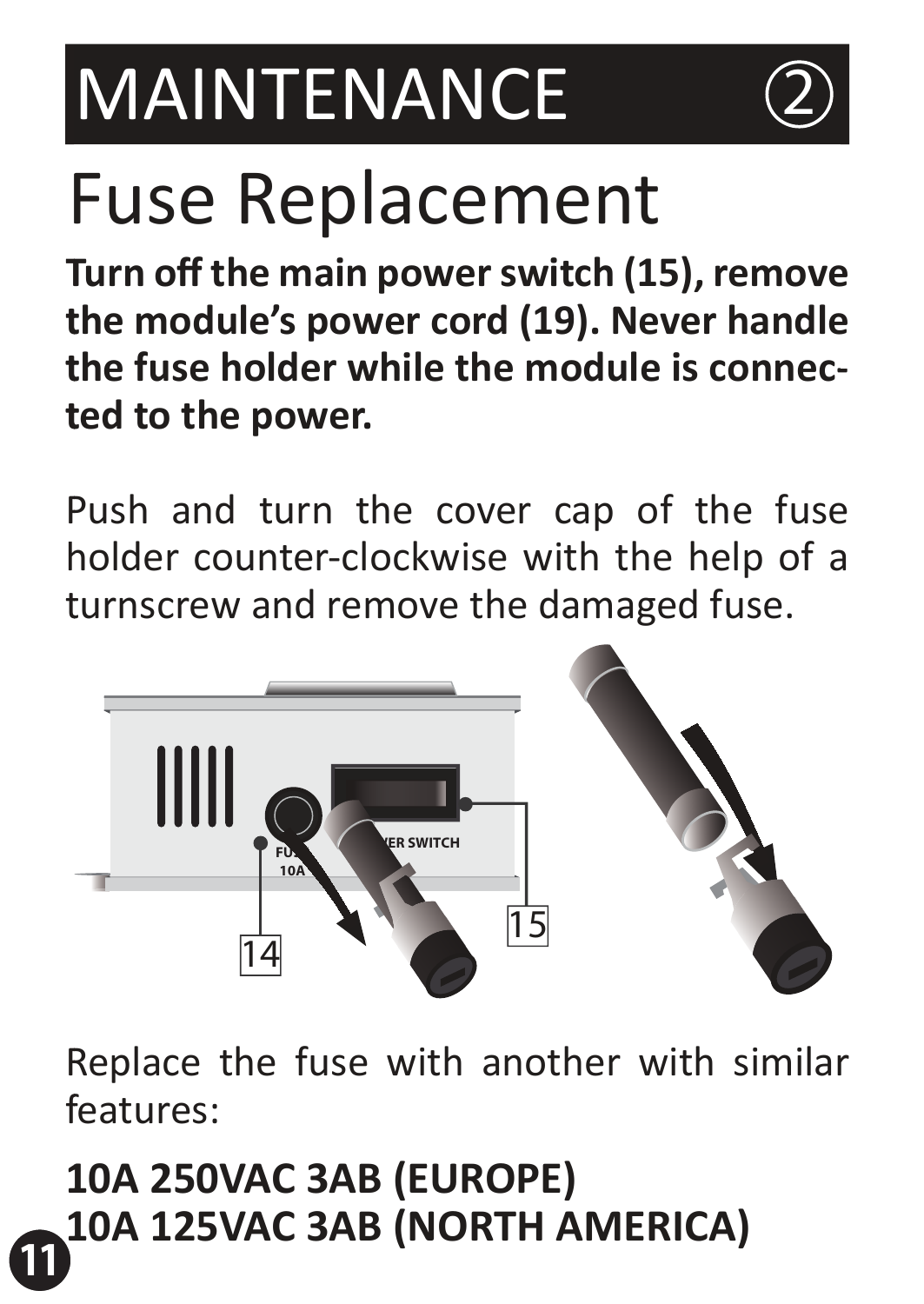# **COMUNICATIONS**



### Connection to GroNode **Connection to GroNode**<br>Make sure the GroNode is correctly installed

Make sure the GroNode is correctly installed and accessible through the GroLab Software, if not follow the instructions provided inside the GroNode's manual.

After installing PowerBot, open the GroLab Software, establish connection with GroNode and then, access Modules through the main menu. m

Usually 2 or 3 minutes are enough for GroNode to detect a newly installed module. After being detected, it automatically appears in the **Modules** menu under the respective module type section. You can check the list of modules of same type on the right side of this menu. m

Note that one GroNode supports a maximum of 4 modules of each type.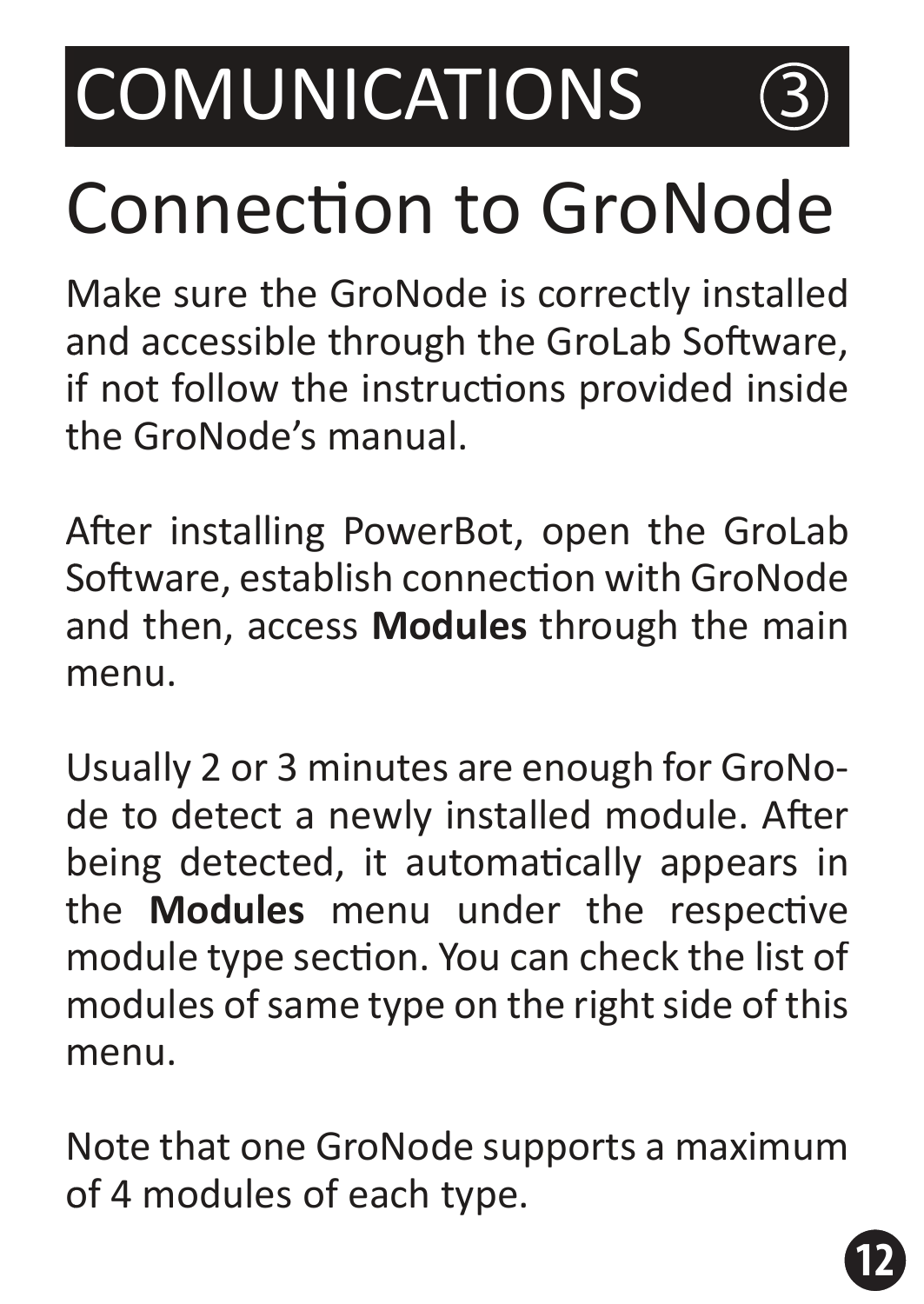### Problems or losses in communicaƟon

GroNode was designed to communicate with the other modules through radio frequency signals. The range of action is 25 meters (82 feet) indoors and 100 meters (328 feet) outdoors depending on space conditions.

Access the **Modules** menu on the GroLab Software and check if your modules are available. If they aren't available or they are experiencing communication losses, it is possible that you have exceeded the distance between your modules and GroNode.

Inside the **Modules** menu, you can find a wireless signal icon that indicates if the selected module is connected to the GroNode.



**NOTICE: Some load-bearing walls and electronic devices may interfere with the signal.** 

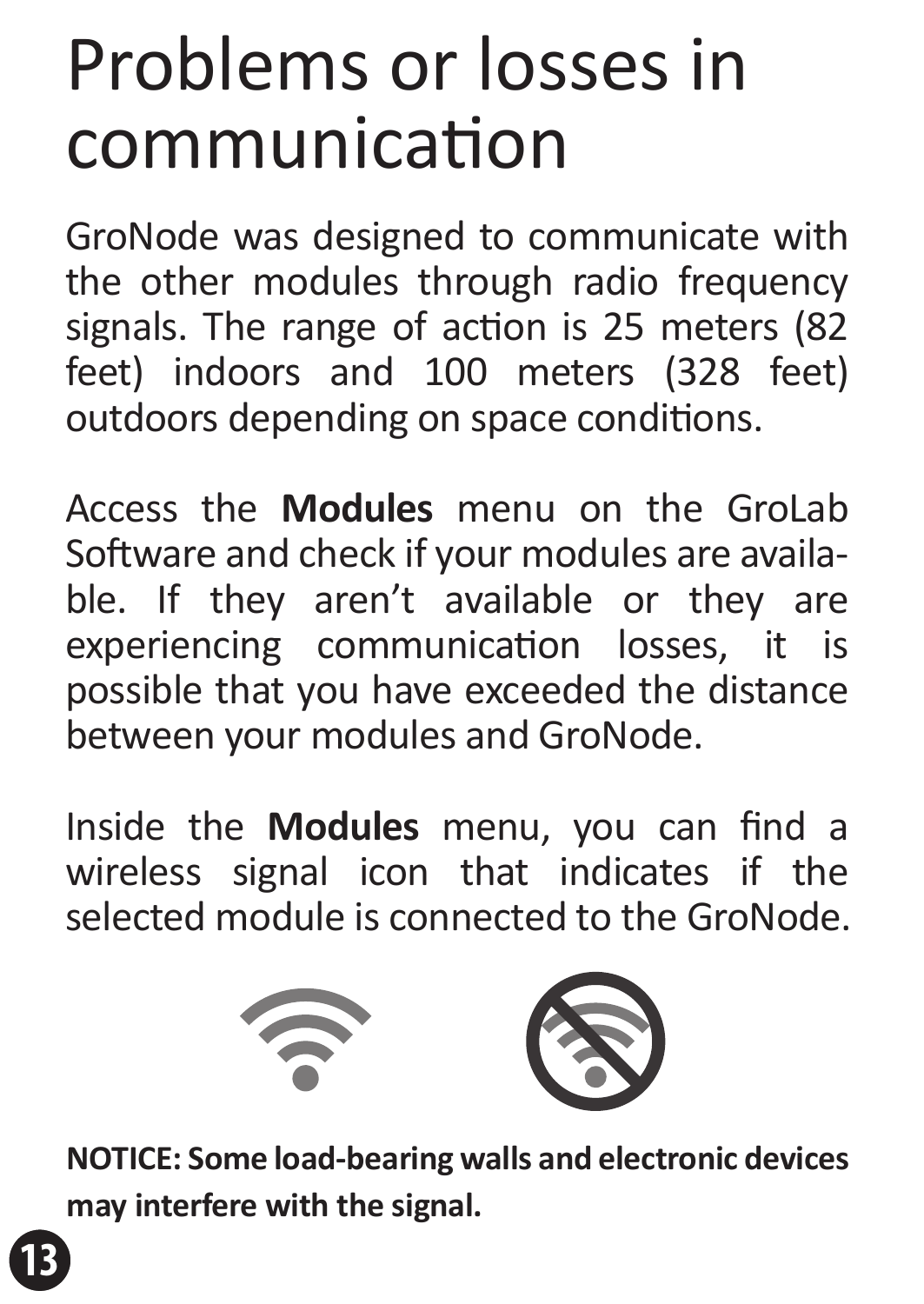If the problem persists, perform a test run by placing the module next to the GroNode and check the module's communication status through the software. If communication has been successfully re-established, repeat this operation at different distances until you detect the maximum communication distance.

If the module is not found at all, try to cycle the GroNode through all the available communication channels until you find your modules, allowing 3 minutes between channel changes.

To change the communication channel, open the GroLab Software and connect to the GroNode. Inside the **Main Menu (Configurations)**, go<br>to **Settings (GroNode) -> General Settings Tab.** Click the button in the lower right corner to enable editing and change the communication channel to the desired channel. To apply the changes, click the green button in the lower right corner.

If after following the previous steps your modules still don't show up on the GroLab Software, please contact our technical support.

www.opengrompt  $\sum_{i=1}^{\infty}$ oppengrow.pt

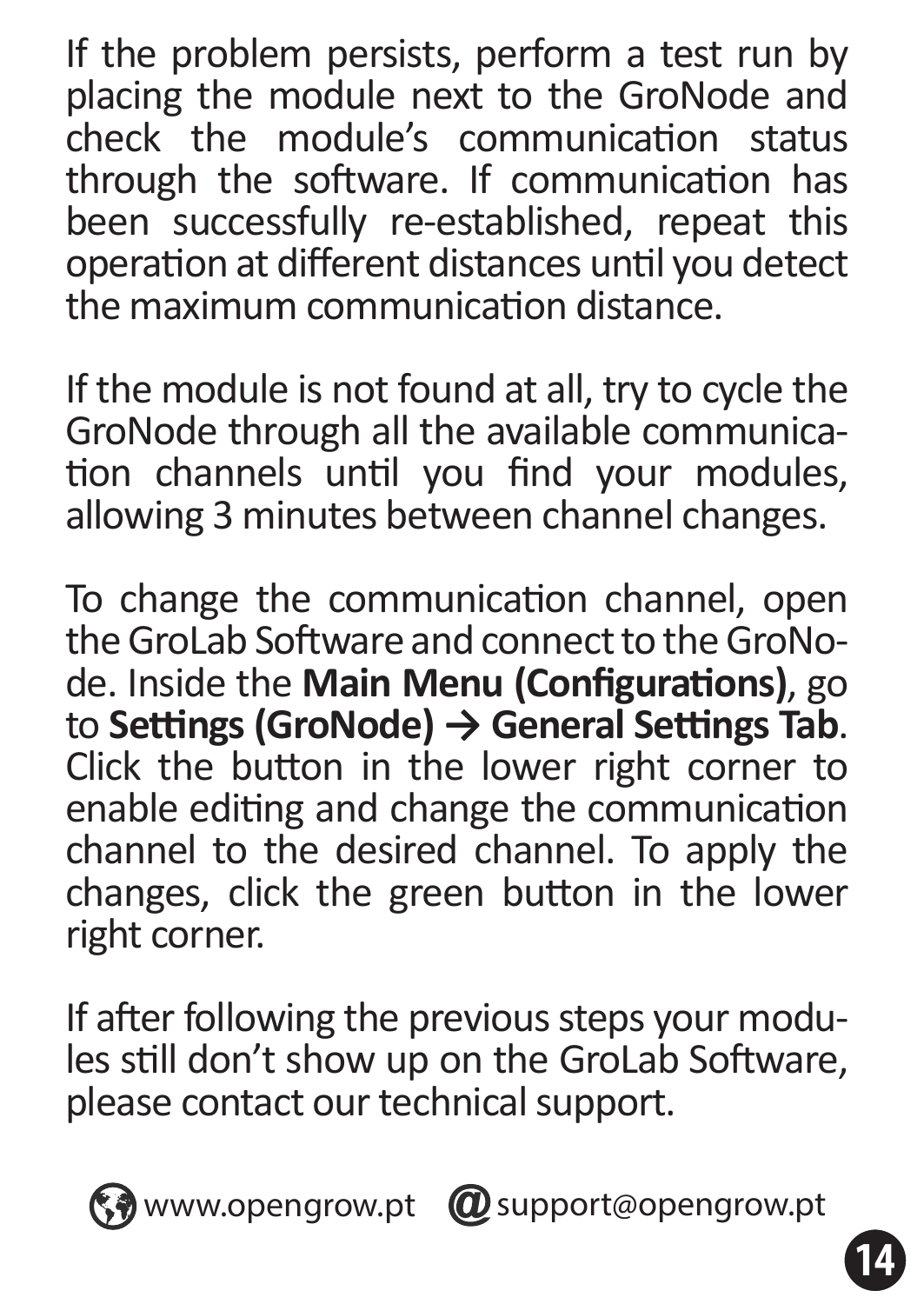

## **Firmware Updates**

Keep in mind that some software updates will require updating your devices' Firmware.

All updates will provide crucial improvements, ensuring your system's performance.

Connect the type-B USB cable (17) to your device's USB outlet (6) and follow the instructions indicated in the GroLab Software

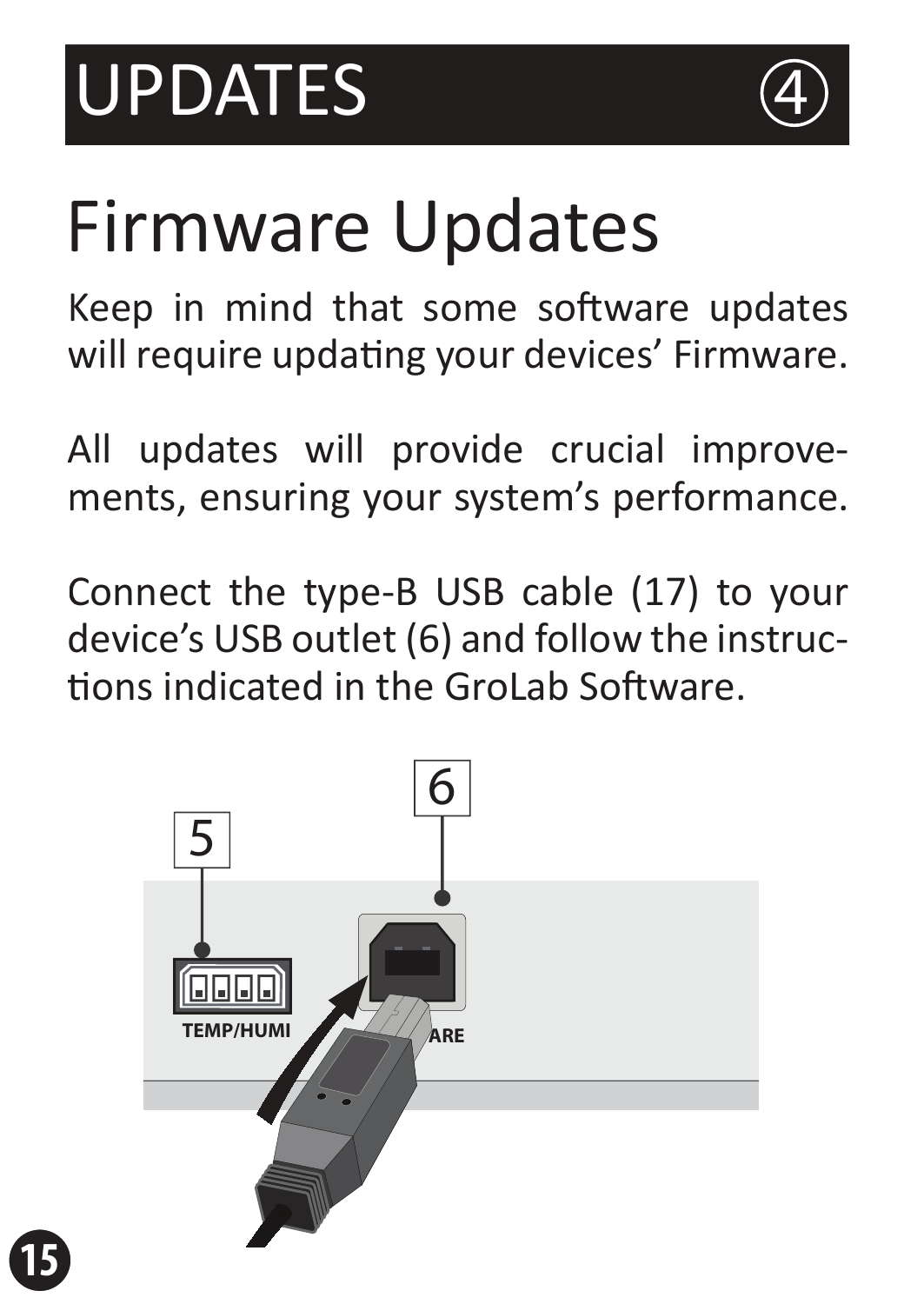# **SAFETY INSTRUCTIONS**

The following general safety guidelines are provided to help ensure your own personal safety and protect your product from potential damage.

. Do not attempt to service the product and never disassemble the product. For some products with a user replaceable battery, please read and follow the instructions provided by the installation manual.

•Keep your device away from radiators and heat sources. •

•Keep your equipment away from extremely hot or cold temperatures to ensure that it is used within the specified operating range.

•Do not push any objects into the air vents or openings of your equipment. Doing so can cause a fire or electric shock by shorting out interior components.

•Ensure that nothing rests on your equipment's cables and that the cables are not located where they can be stepped on or tripped over. n

•Do not spill food or liquids on your equipment. •

•Before you clean your equipment, disconnect it from the electrical outlet. Clean  $\bullet$ Before you clean your equipment, disconnect it from the electrical outlet. Clean<br>your device with a soft cloth lightly dampened with water. Do not use liquids or aerosol cleaners, which may contain flammable substances. a

•If your equipment does not operate normally - in particular, if there are any unusual sounds or smells coming from it - unplug it immediately and contact an authorized dealer or the Open Grow support center. a

. To help avoid the potential hazard of electric shock, do not connect or disconnect any cables, or perform maintenance or reconfiguration of your equipment during an electrical storm. e

. Check the voltage rating before you connect the equipment to an electrical outlet to ensure that the required voltage and frequency match the available power source. p

•Also, ensure that your GroLab modules and attached devices are electrically rated to operate with the AC power available in your location.

•Do not plug the equipment power cables into an electrical outlet if the powe power cable is damaged. c

. To prevent electric shock, plug the equipment power cables into properly grounded electrical outlets. g

•If you use an extension power cable, ensure that the total ampere rating of the •If you use an extension power cable, ensure that the total ampere rating of the<br>products plugged into the extension power cable does not exceed the ampere<br>rating of the extension cable. rating of the extension cable.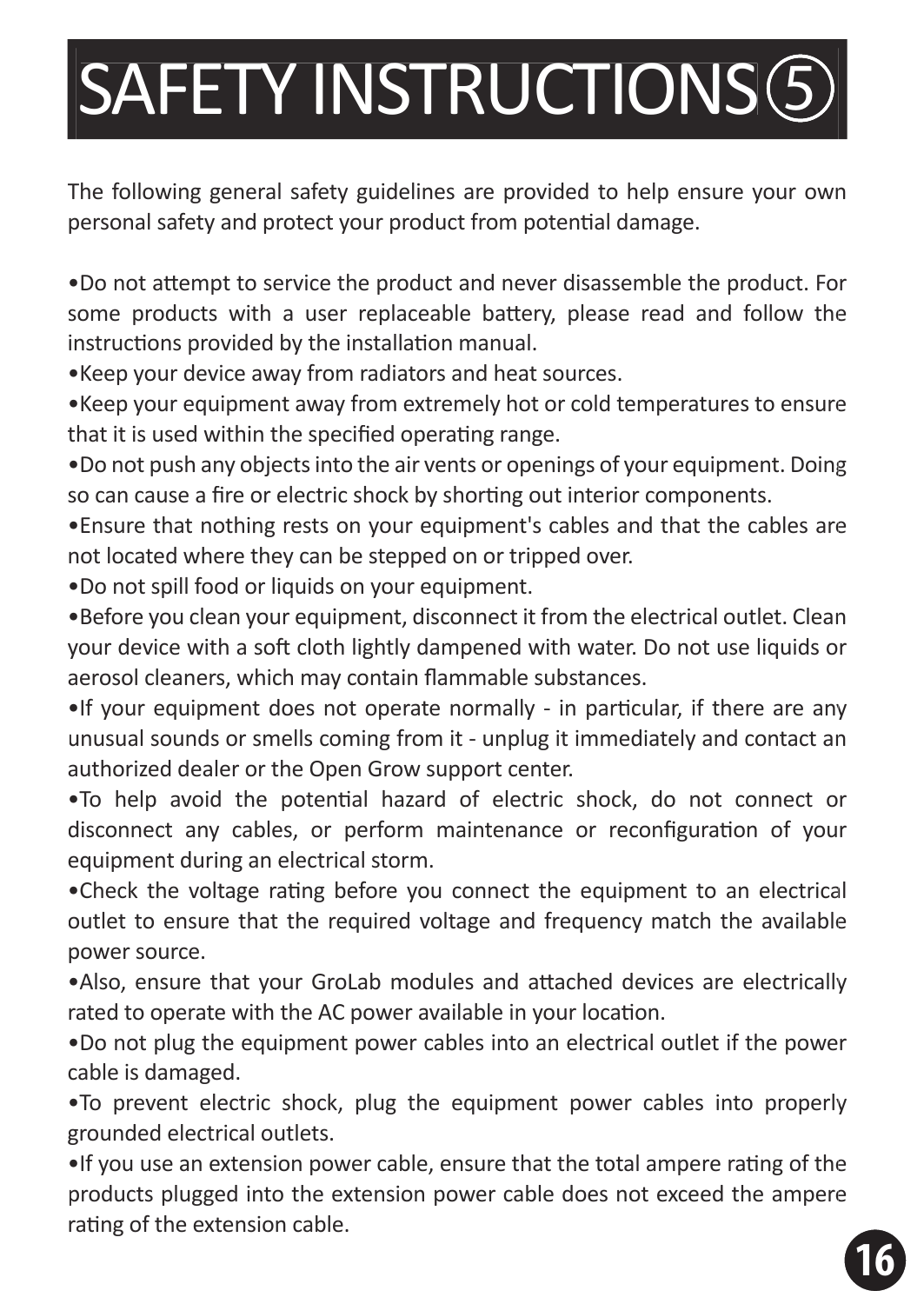### **WARRANTY**



material and/or manufacturing defects. Open Grow, LDA, liability is limited to the repair or replacement of any defective parts. Do not ship directly to Open Grow, LDA, without first consulting with us to verify the procedure that should be followed.

Contact our technical services at **support@opengrow.pt**.

All Open Grow, LDA, products have a 2-year guarantee except for consumables (sensors and/or actuators of any type) and under normal use.

The loss of the "GroNode" module's internal battery life as a result of its aging is not considered a manufacturing defect. Follow the replacement procedure indicated in the user manual available on your application or .<br>request more information from the technical services.

A guarantee claim is non-transferable and only the original purchaser can submit one. To enforce the guarantee the customer must always provide the purchase invoice.

#### **GUARANTEE DISCLAIMER:**

*Dena Grow, LDA, guarantees the purchaser that the product is free from***<br>** *Pack and/or manufacturing defects. Open Grow, LDA, liability is limited<br>
to the repair or replacement of any defective parts. Do not ship directly* Application of the guarantee is excluded should the breakdown of the defective part or parts be a result of the product's inadequate and/or negligent use. Understood as inadequate and/or negligent use is any use other than the one for which the product is meant and/or that is recommended in the instructions manual, not executing the maintenance operations recommended in the instructions manual, carrying out operations that are different from those mentioned and that compromise the quality of the product, modifications that are not performed by authorized repairers and/or with non-original or non-approved parts.

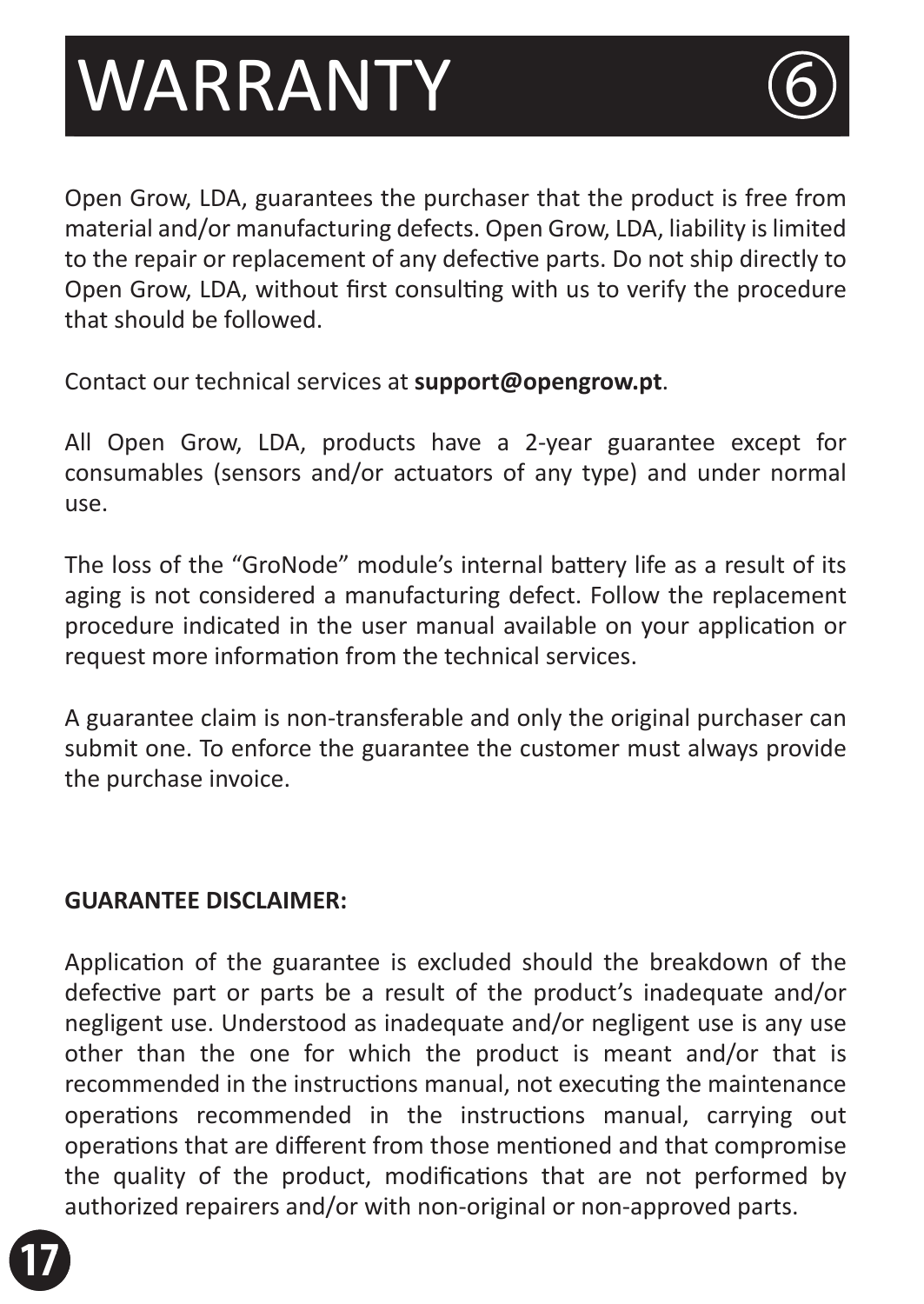# **OMPLIANCE**





This symbol on the product or packaging means that according to This symbol on the product or packaging means that according to<br>local laws and regulations this product should not be disposed of in the household waste but sent for recycling. Please take it to a collection point designated by your local authorities once it has collection point designated by your local authorities once it has<br>reached the end of its life, some will accept products for free. By recycling the product and its packaging in this manner you help to conserve the environment and protect human health.



This symbol on the product or packaging means that this product is This symbol on the product or packaging means that this product is<br>compliant with RoHS Regulations of the European Parliament and Council Directive on the Restrictions of the Use of Certain Hazardous Substances in Electrical and Electronic Equipment (2011/65/EU).



This symbol on the product or packaging means that this product is s in compliance with the following directives and regulations:

- •(2014/53/EU) Radio equipment directive.
- $\bullet$ (2011/65/EU) RoHS directive.
- $\bullet$ (2014/35/EU) Low voltage directive.
- •(2014/30/EU) EMC.





Open Grow, LDA, reserves the right to update and/or modify the content of its products at any time without prior warning. Check out our Terms & Conditions at www.opengrow.pt.



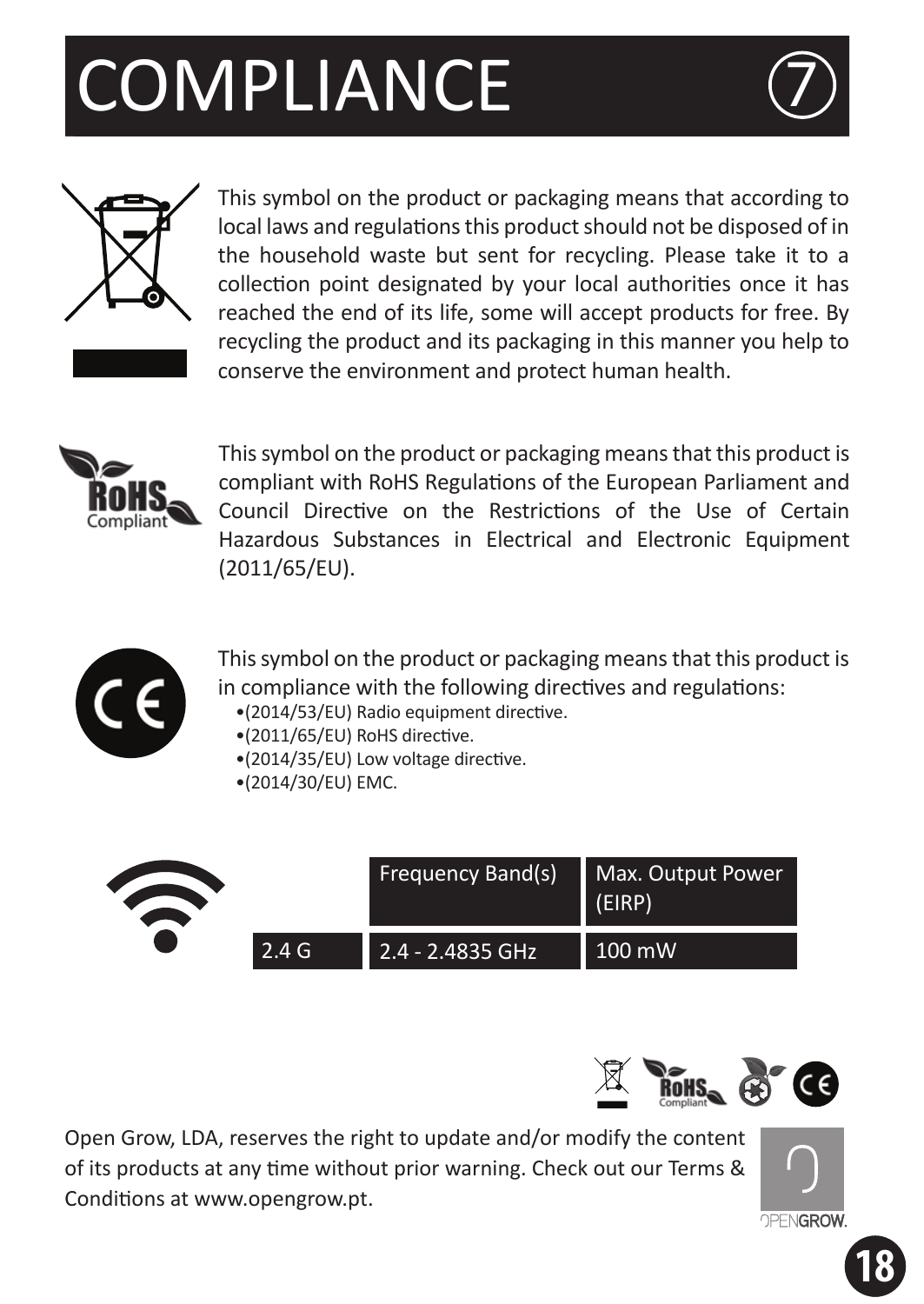

| <u> 1989 - Johann Harry Harry Harry Harry Harry Harry Harry Harry Harry Harry Harry Harry Harry Harry Harry Harry</u>   |  |  |
|-------------------------------------------------------------------------------------------------------------------------|--|--|
| <u> 1989 - Johann Harry Harry Harry Harry Harry Harry Harry Harry Harry Harry Harry Harry Harry Harry Harry Harry H</u> |  |  |
|                                                                                                                         |  |  |
| <u> Andreas Andreas Andreas Andreas Andreas Andreas Andreas Andreas Andreas Andreas Andreas Andreas Andreas Andreas</u> |  |  |
|                                                                                                                         |  |  |
| <u> 1989 - Andrea Stadt Britain, amerikansk politik (d. 1989)</u>                                                       |  |  |
| <u> 1989 - Johann Harry Harry Harry Harry Harry Harry Harry Harry Harry Harry Harry Harry Harry Harry Harry Harry H</u> |  |  |
| <u> 1989 - Johann Stoff, deutscher Stoff, der Stoff, der Stoff, der Stoff, der Stoff, der Stoff, der Stoff, der S</u>   |  |  |
| <u> 1989 - Johann Harry Harry Harry Harry Harry Harry Harry Harry Harry Harry Harry Harry Harry Harry Harry Harry H</u> |  |  |
| <u> La componenta de la componenta de la componenta de la componenta de la componenta de la componenta de la compo</u>  |  |  |
| <u> 1989 - Johann Barn, amerikansk politiker (d. 1989)</u>                                                              |  |  |
|                                                                                                                         |  |  |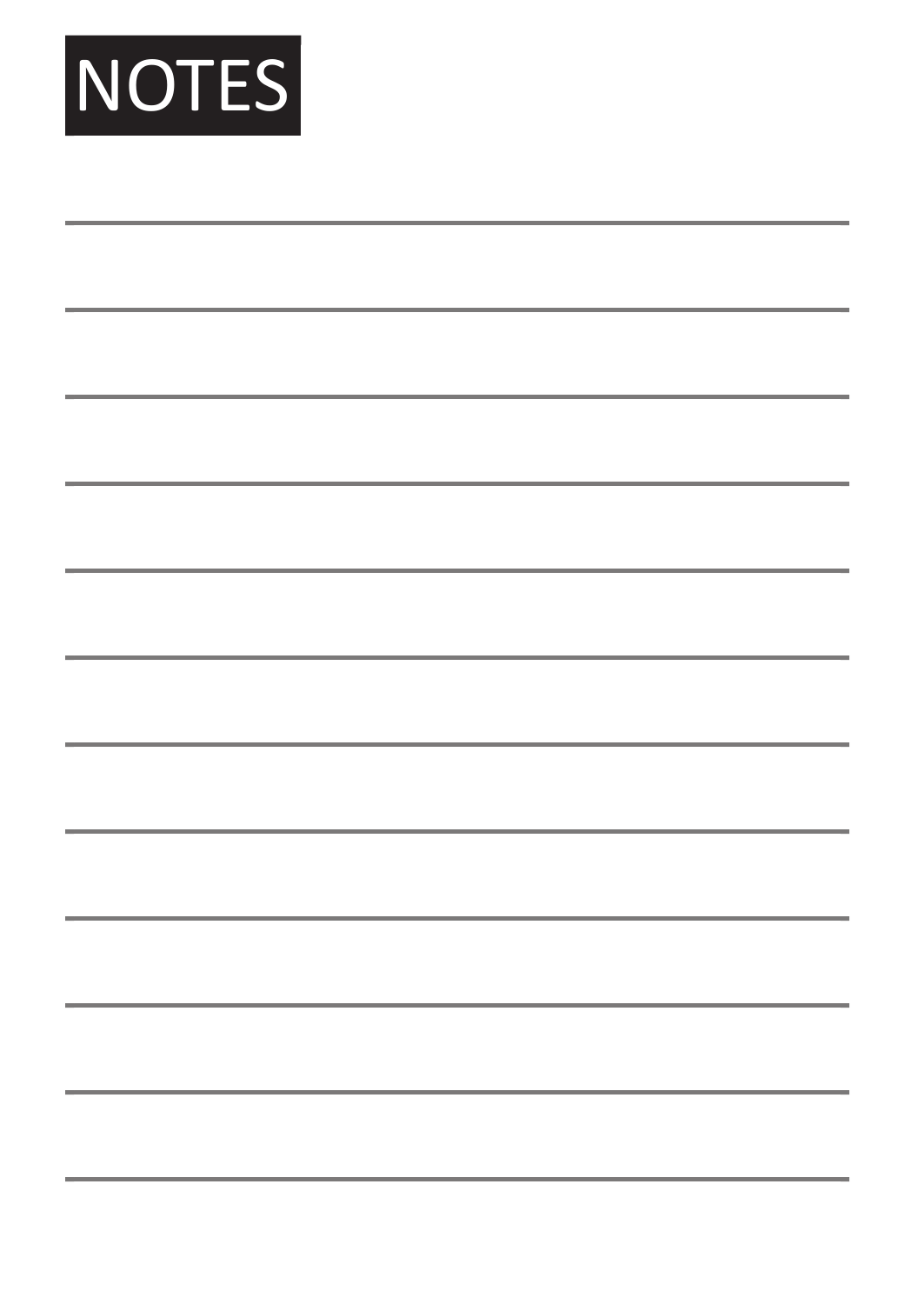|                                                                                                                      | <u> 1989 - Andrea Stadt Britain, amerikansk politik (* 1989)</u>                                                     |
|----------------------------------------------------------------------------------------------------------------------|----------------------------------------------------------------------------------------------------------------------|
|                                                                                                                      | <u> 1989 - Andrea Stadt Britain, amerikansk politik (* 1989)</u>                                                     |
|                                                                                                                      |                                                                                                                      |
|                                                                                                                      | <u> 1989 - Andrea Stadt Britain, amerikansk politik (* 1958)</u>                                                     |
|                                                                                                                      | $\overline{\phantom{a}}$                                                                                             |
|                                                                                                                      |                                                                                                                      |
|                                                                                                                      |                                                                                                                      |
|                                                                                                                      | ,一个人的人,一个人的人,一个人的人,一个人的人,一个人的人,一个人的人,一个人的人,一个人的人,一个人的人,一个人的人,一个人的人,一个人的人,一个人的人,一                                     |
|                                                                                                                      | <u> 1989 - Jan Barat de Barat de la Barat de la Barat de la Barat de la Barat de la Barat de la Barat de la Bara</u> |
|                                                                                                                      |                                                                                                                      |
|                                                                                                                      | <u> 1989 - Jan Samuel Barbara, marka a shekara ta 1989 - An tsara tsara tsara tsara tsara tsara tsara tsara tsar</u> |
|                                                                                                                      |                                                                                                                      |
|                                                                                                                      |                                                                                                                      |
|                                                                                                                      |                                                                                                                      |
| <u> 2000 - Andrea Santa Andrea Santa Andrea Santa Andrea Santa Andrea Santa Andrea Santa Andrea Santa Andrea San</u> |                                                                                                                      |